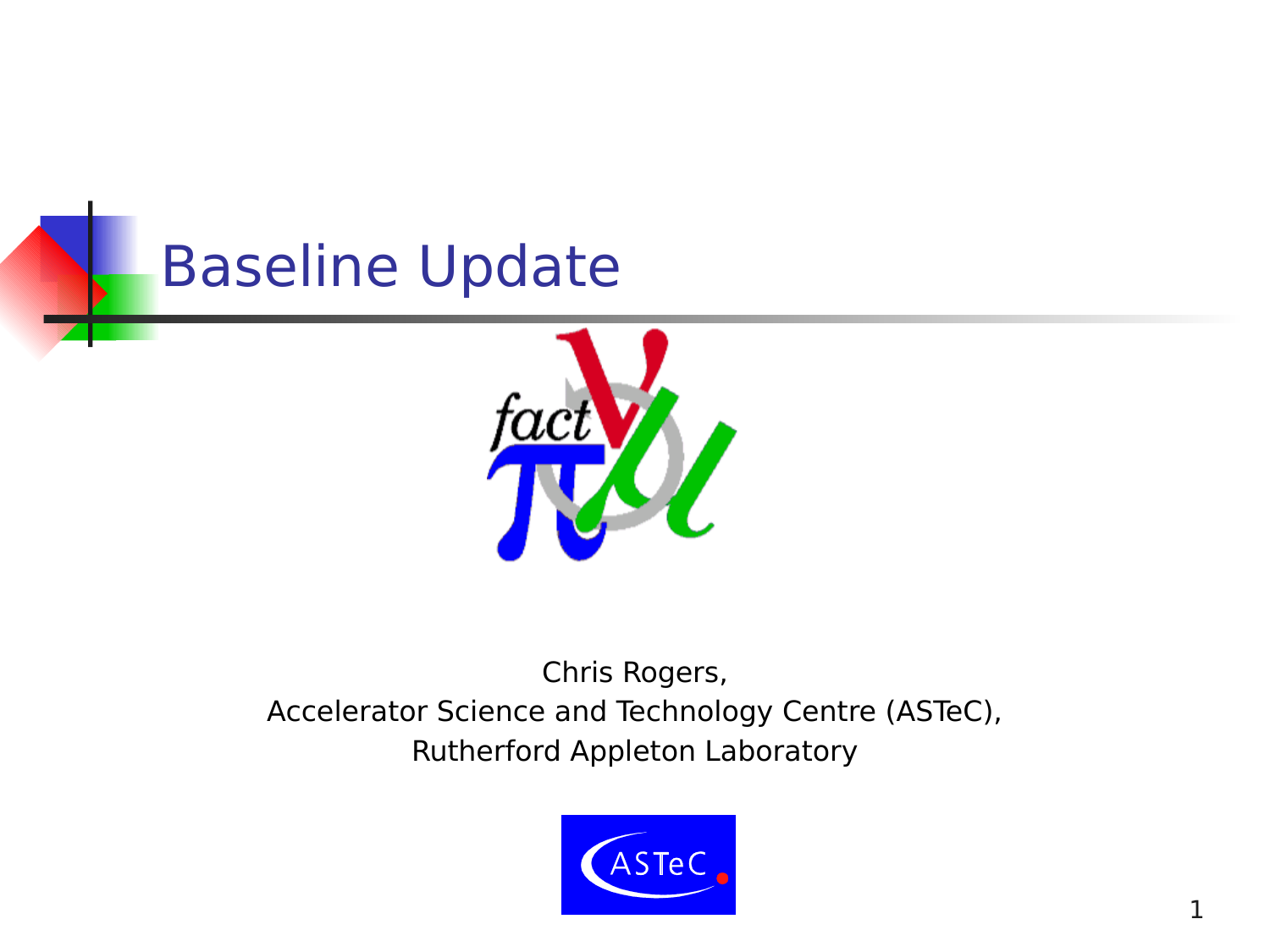## New Baseline - aim

- Aim is to define a new baseline for the front end
	- **Take forward to RDR**
- Elements to include:
	- RDR target design (Kirk)
	- **Chicane (Rogers)**
	- **Proton absorber (Rogers)**
	- Modified RF capture for chicane/proton absorber (Neuffer)
		- **Modified coils for 1.5 T field region (Stratakis/Grant)**
	- **5** cell option ionisation cooling channel (Stratakis)
	- **Discretize RF, add Be windows (?Neuffer)**
- Would like ICOOL and G4Beamline lattice files
- As a starting point I am taking Dave Neuffer's ICOOL version of chicane/proton absorber/RF capture
	- **p**99s
- Version controlled lattice files available at:
	- <http://bazaar.launchpad.net/~chris-rogers/muon-front-end/trunk/files>
	- bzr checkout lp:~chris-rogers/muon-front-end/trunk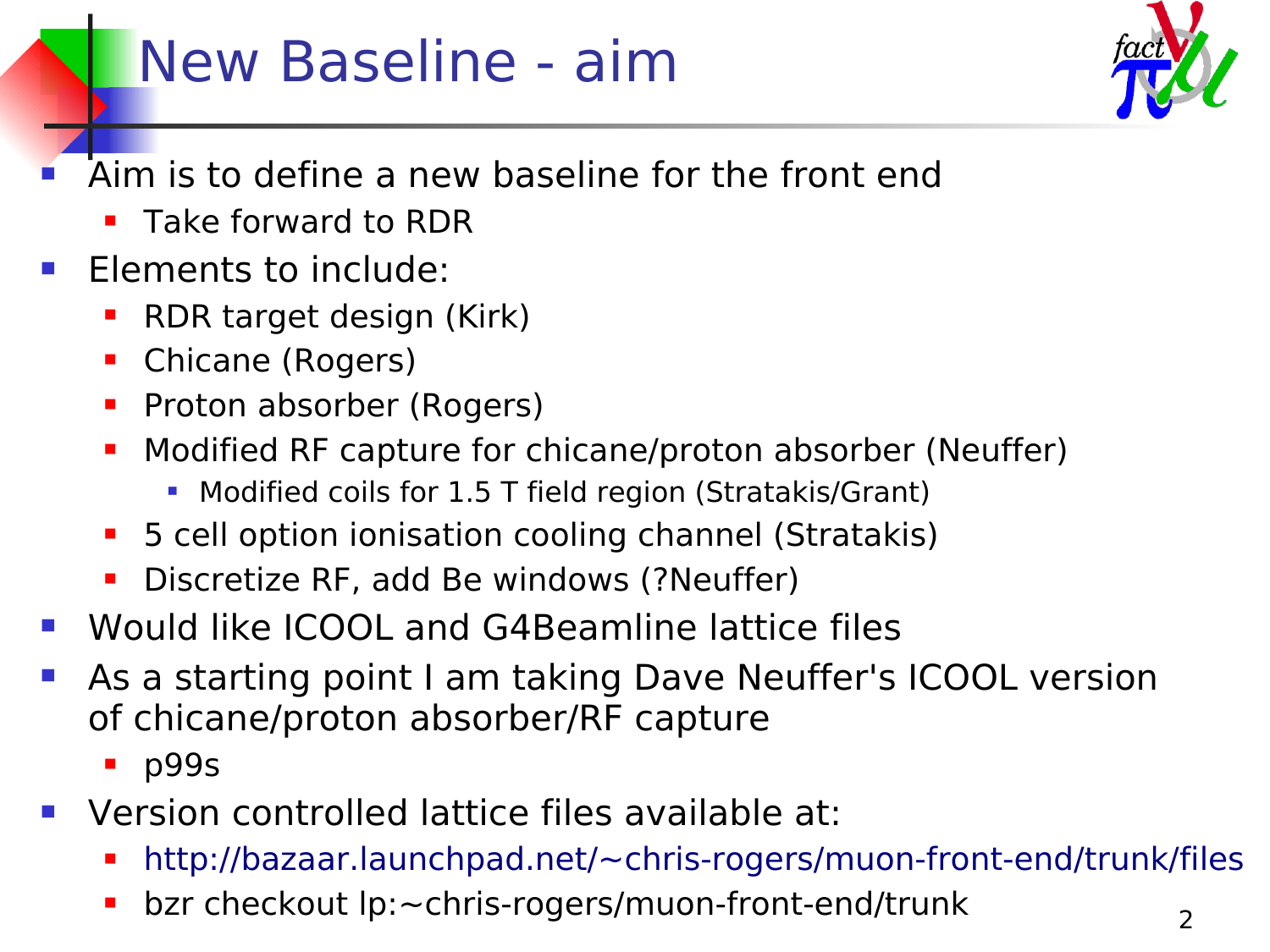

- RDR target design (Kirk)
	- Old target design still in
		- Need new lattice from target group
	- g4bl finishes target magnets at 30 m (target magnets at 1.5 T for 10 m)
	- **If** Icool finished target magnets at  $\sim$  20 m
	- Seek advice from target group on RDR design
- Chicane (Rogers)

So far

- 12.5 degree chicane implemented in icool starting at  $\sim$  20 m
- Same in g4bl but starting at  $\sim$  30 m due to different target magnets
- Proton absorber (Rogers)
	- 100 mm proton absorber implemented in icool 10 cm after chicane
	- **100 mm proton absorber implemented in g4bl immediately after** chicane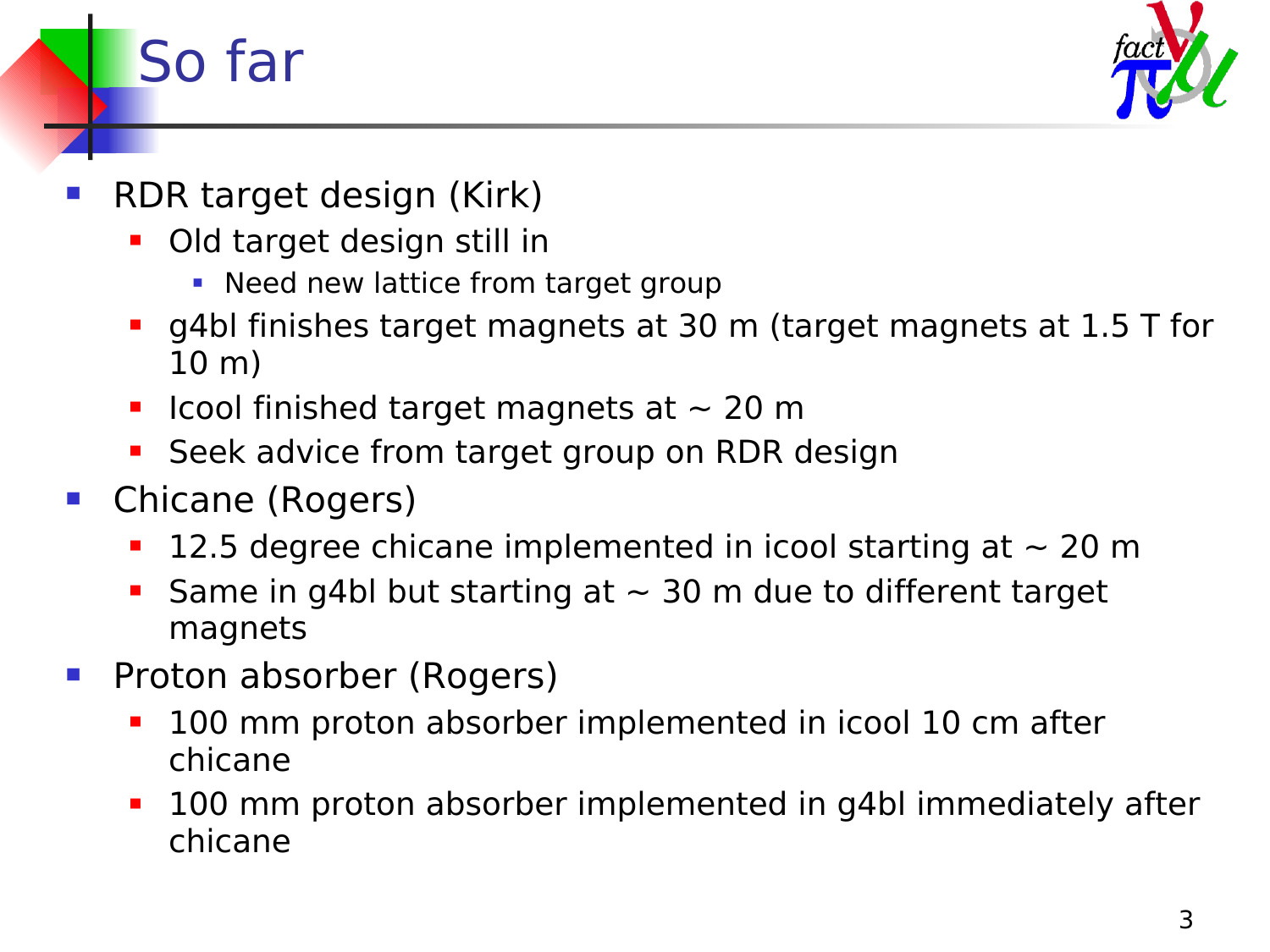# So far (cont)



- Modified RF capture for chicane/proton absorber
	- Continously changing RF frequencies defined in ICOOL
		- **no** discretisation
	- Use for001 deck to define accelerating phase and length in g4bl
		- See next slides for comments on phase
	- Use icool RFDIAG file to define voltage and z-position in g4bl
	- **ICOOL assumes constant 1.5 T field**
	- G4BL has FS2A-like coils
		- Need coils for chicane no bent solenoid model in g4bl
- 5 cell option ionisation cooling channel
	- Not implemented still use baseline
- **Discretize RF, add Be windows (?Neuffer)** 
	- No implementation in ICOOL or G4BL
- Beam use Dave Neuffer's beam
	- convert to g4bl BLTrackFile format
- Using revision 6 in the repository (current repository head)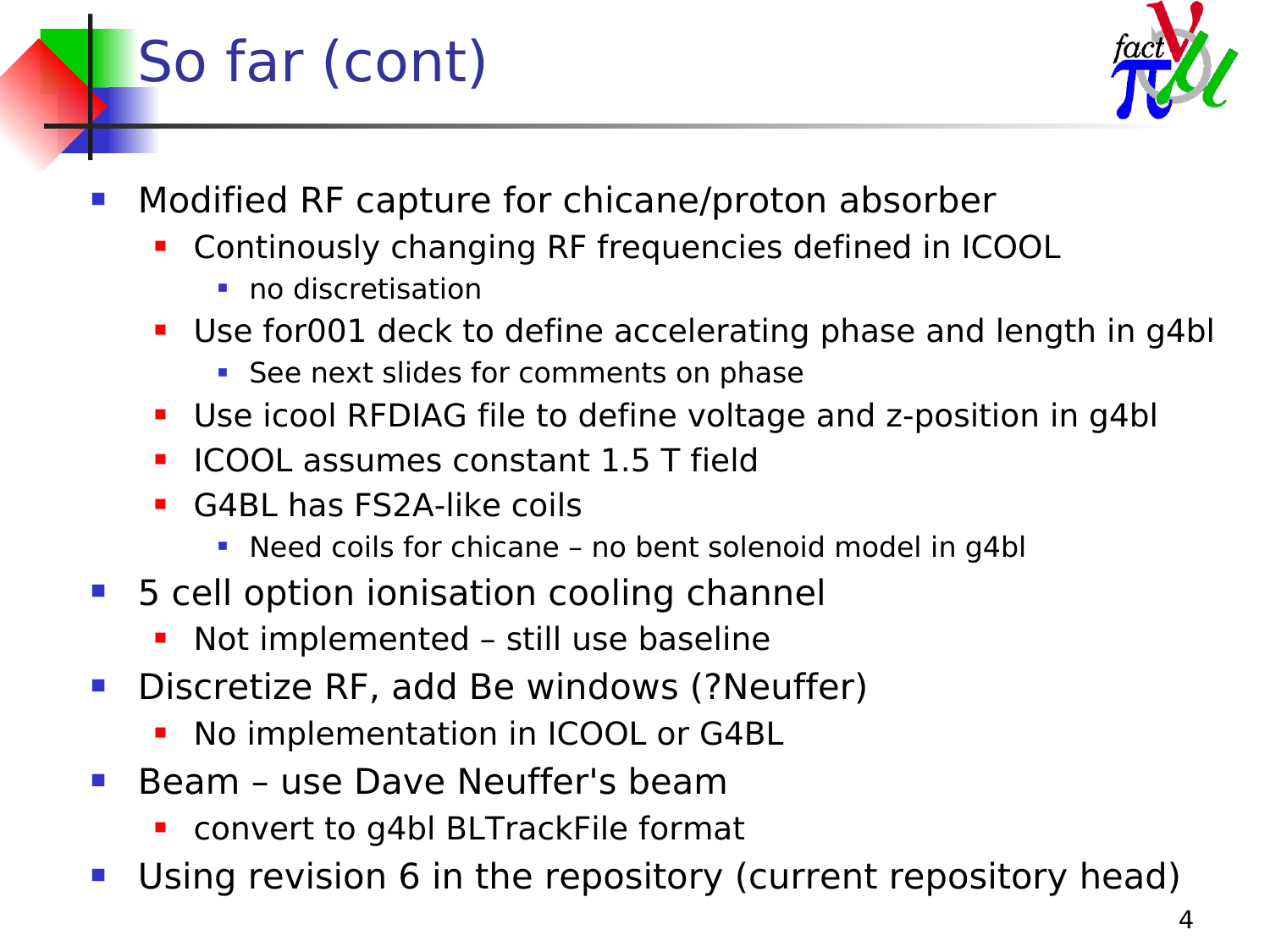## Magnetic Field



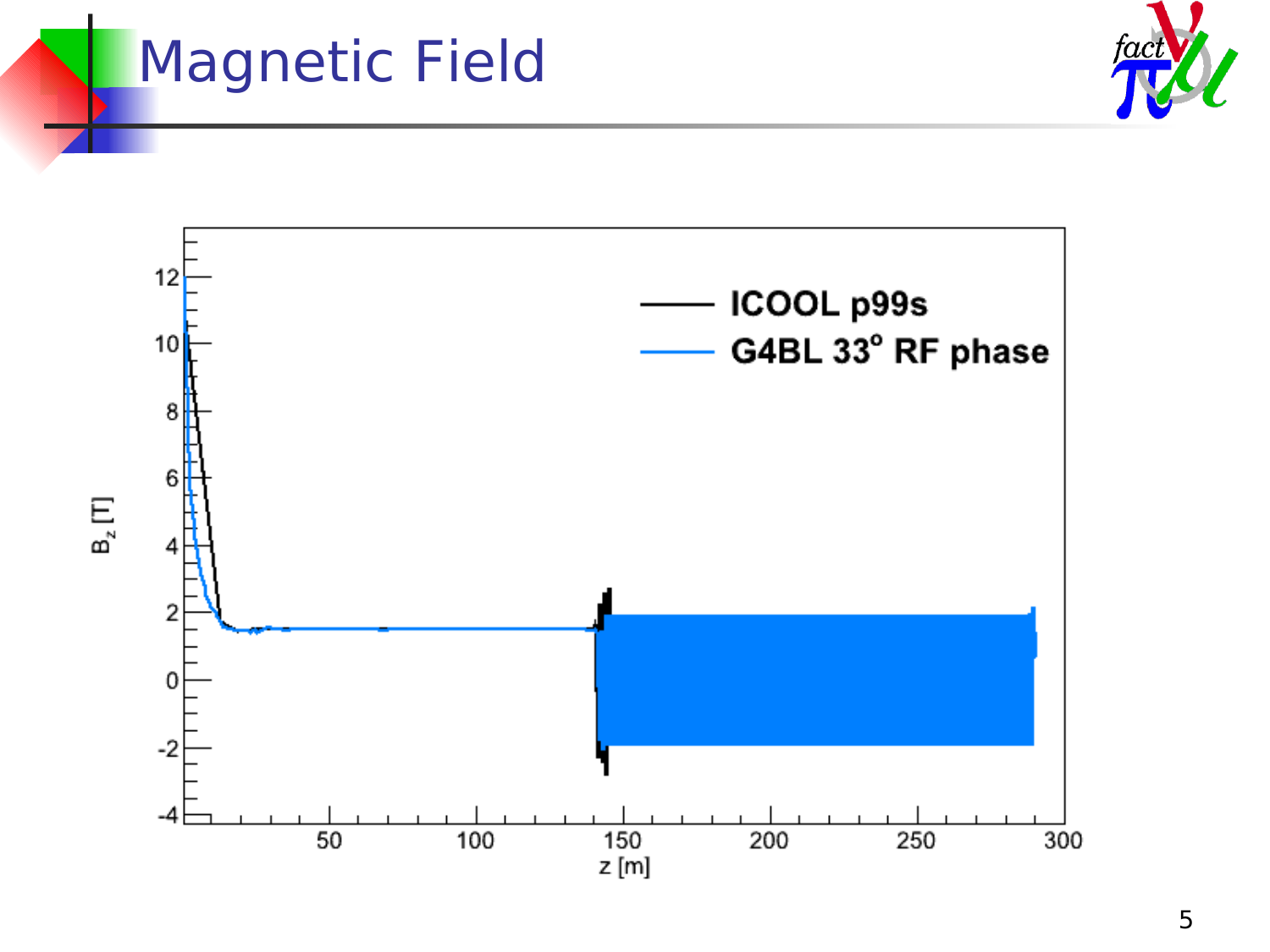## Magnetic Field - taper + chicane



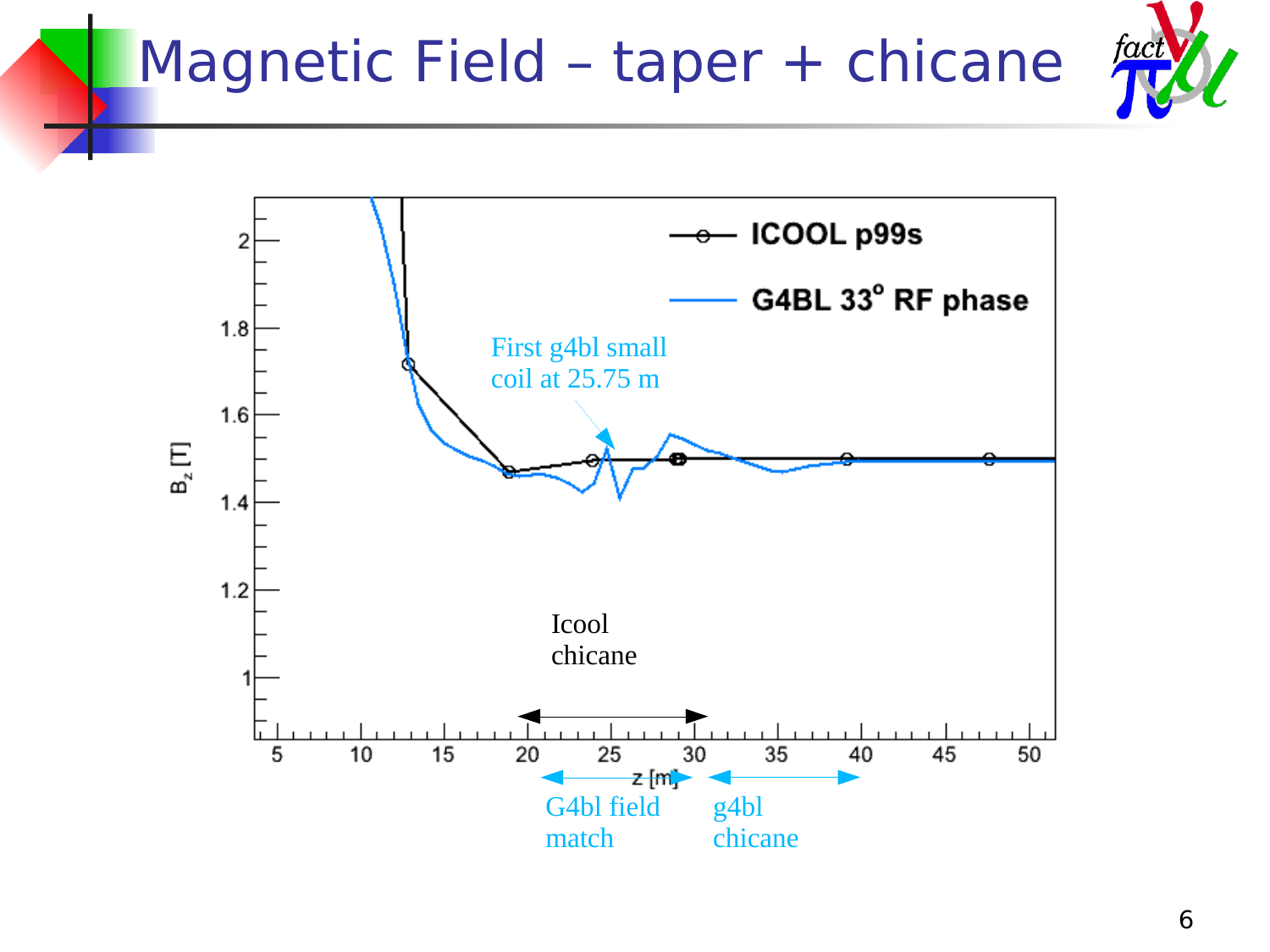# Magnetic Field – coil size change





- Small coil
	- Inner rad 430 mm
	- Outer rad 530 mm
	- Length 180 mm
	- 16.570 A/mm<sup>2</sup>
- Large coil
	- Inner rad 650 mm
	- Outer rad 750 mm
	- Length 650 mm
	- 13.724 A/mm<sup>2</sup>
- Large coil needs to be adjusted for engineering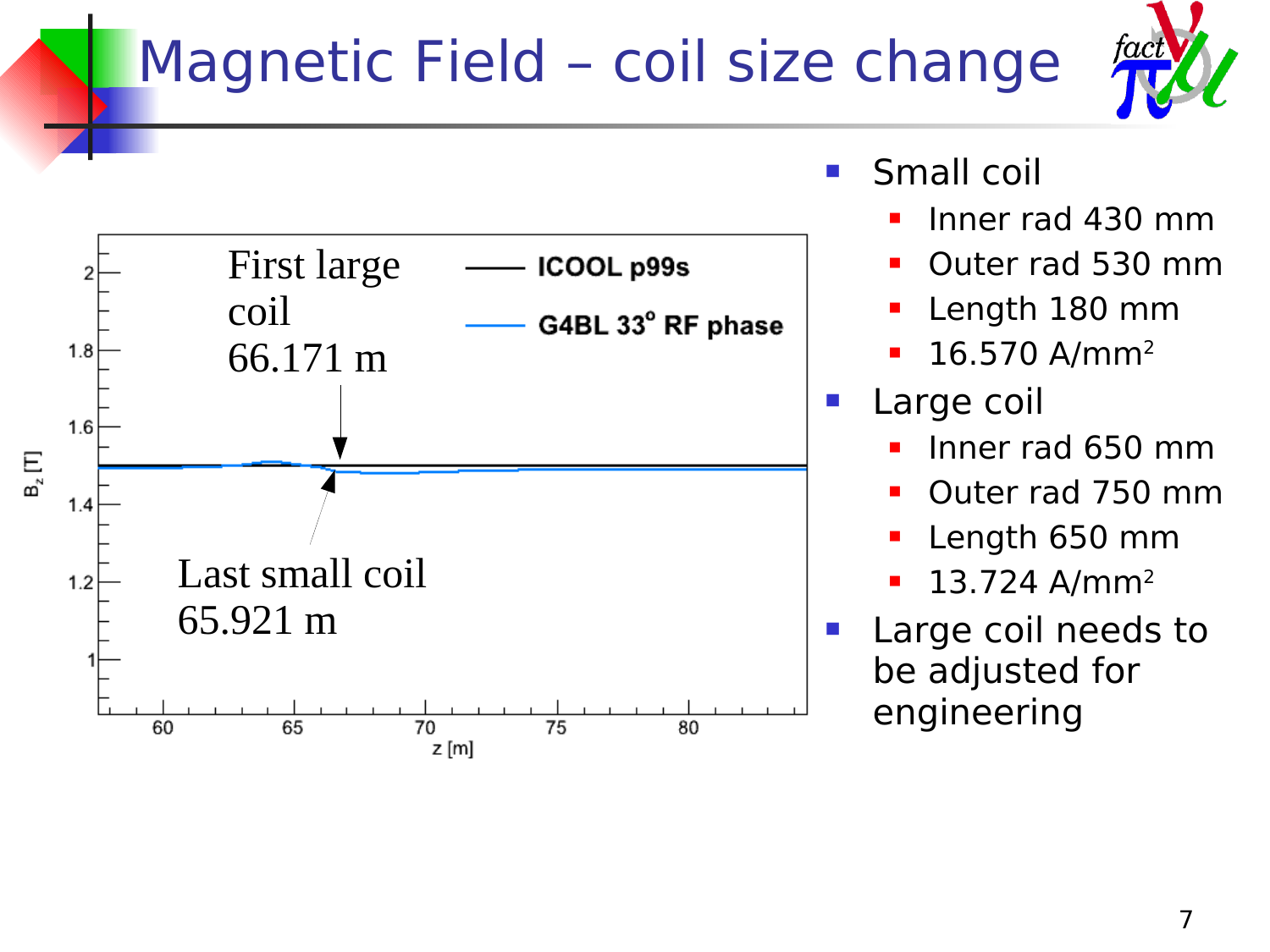# Magnetic Field - cooling + match





- **ICOOL match uses** some "virtual coils"
- **Need to redo** match for g4bl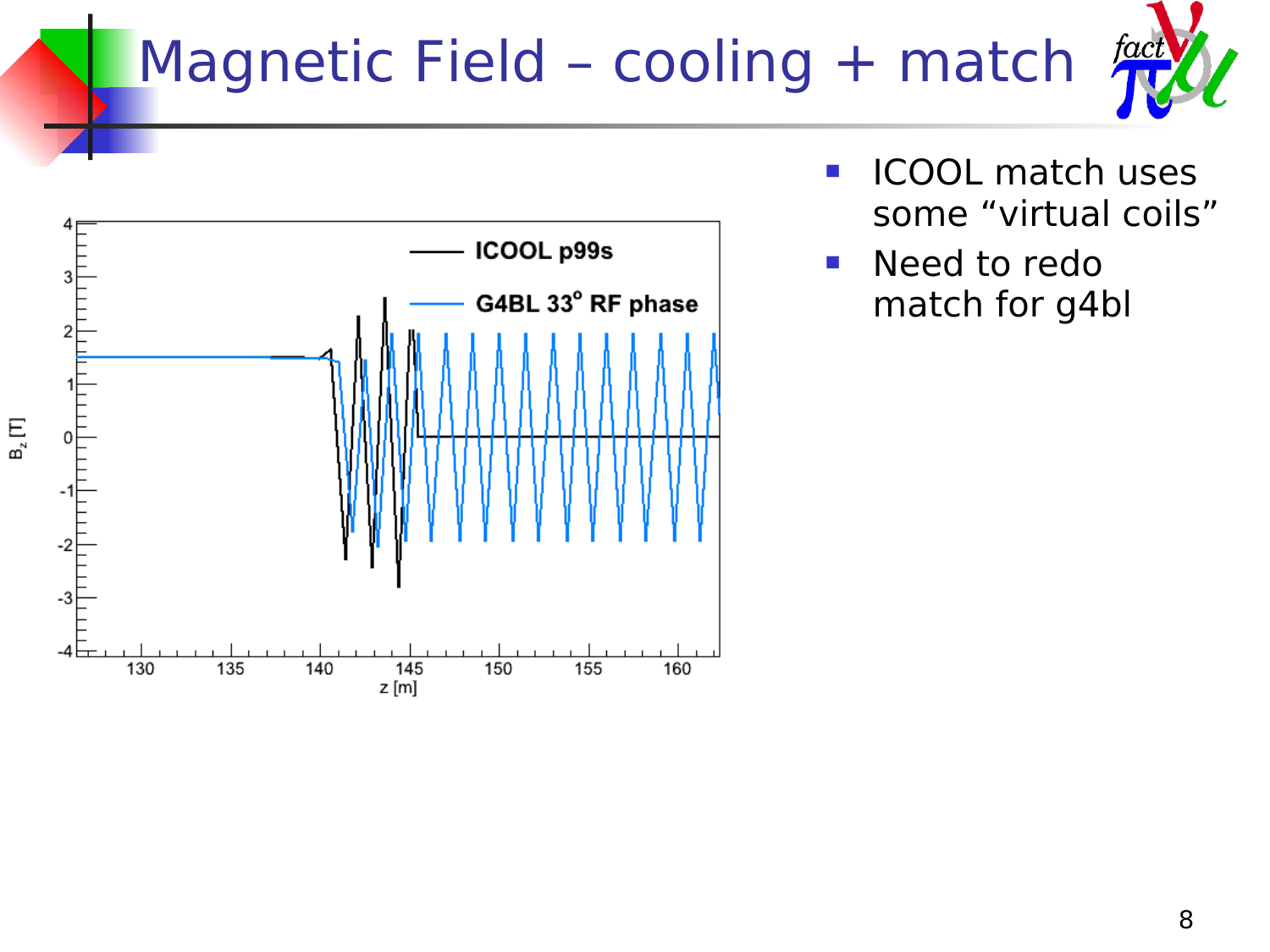# Optics - cooling + match





- **Quite a bit of emittance** growth
	- **Could try to improve the** match here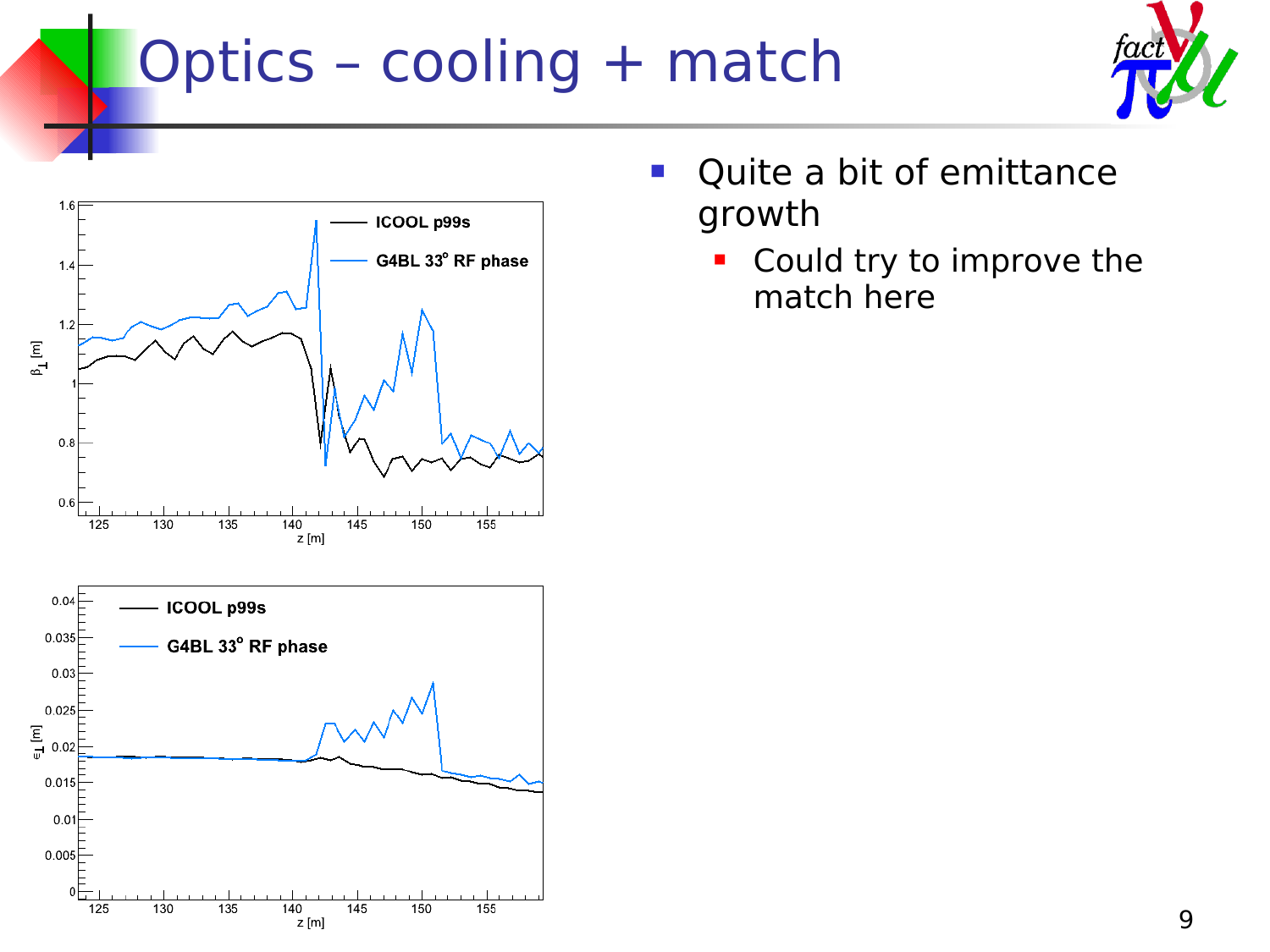#### RF Capture – Pz





- ICOOL model for rotator
	- REF1 keeps velocity constant
	- Frequency chosen by nbunches parameter and delta time to REF2
	- **•** "phase shift" at 50 degrees?
- G4BL model only one reference particle
	- Try phasing against REF2 with different RF phases
	- Nbunches  $= 10.045 ==$  REF2 phase  $= 16.2$ <sup>o</sup>
	- Look at resultant beam pz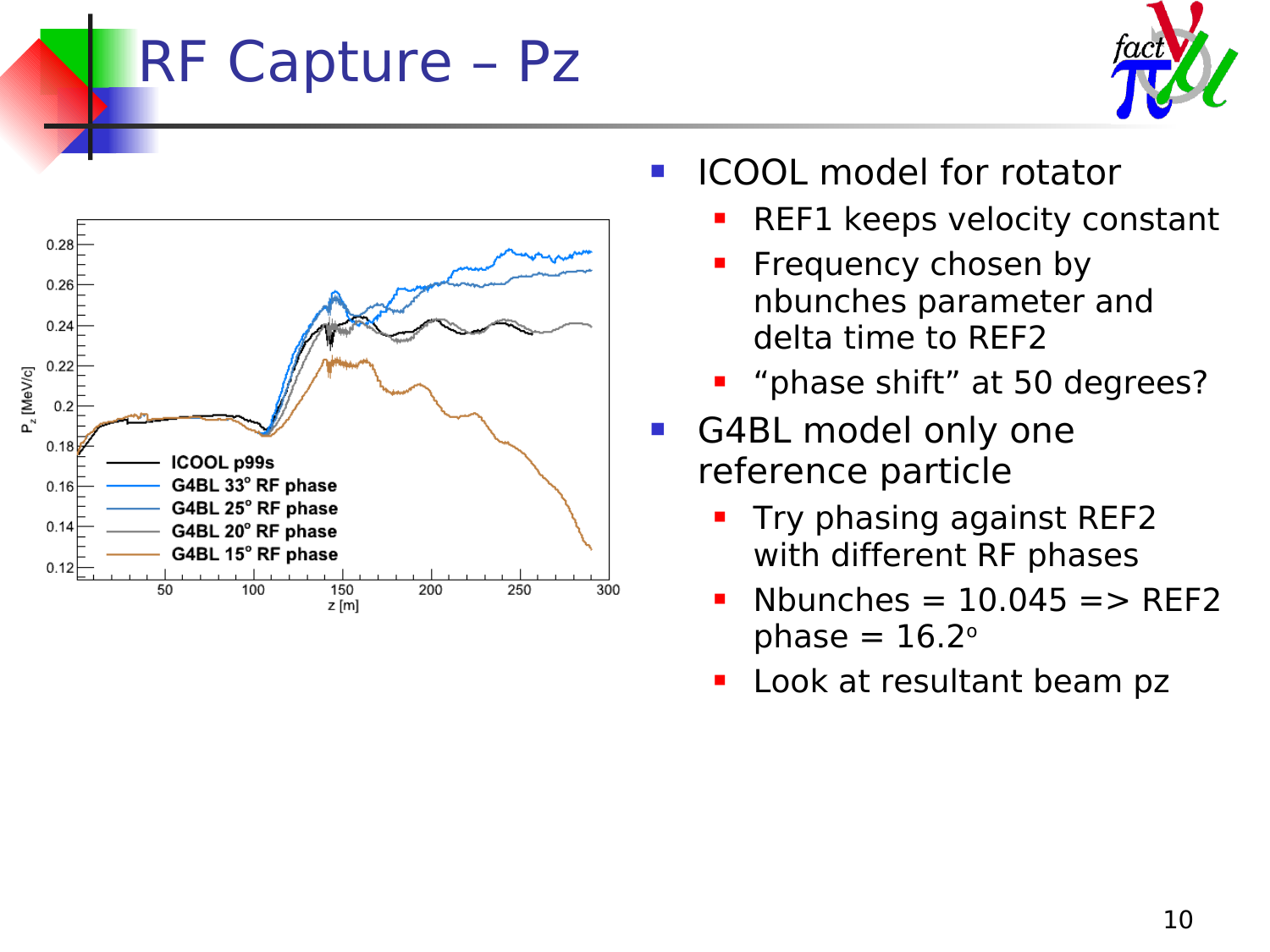# Cooling – Emittance





- **Big emittance blow up in** chicane and downstream
	- **Presumably lost particles not** properly collimated
- Some mismatch going into the cooling
- G4BL seems to cool faster
	- Scraping?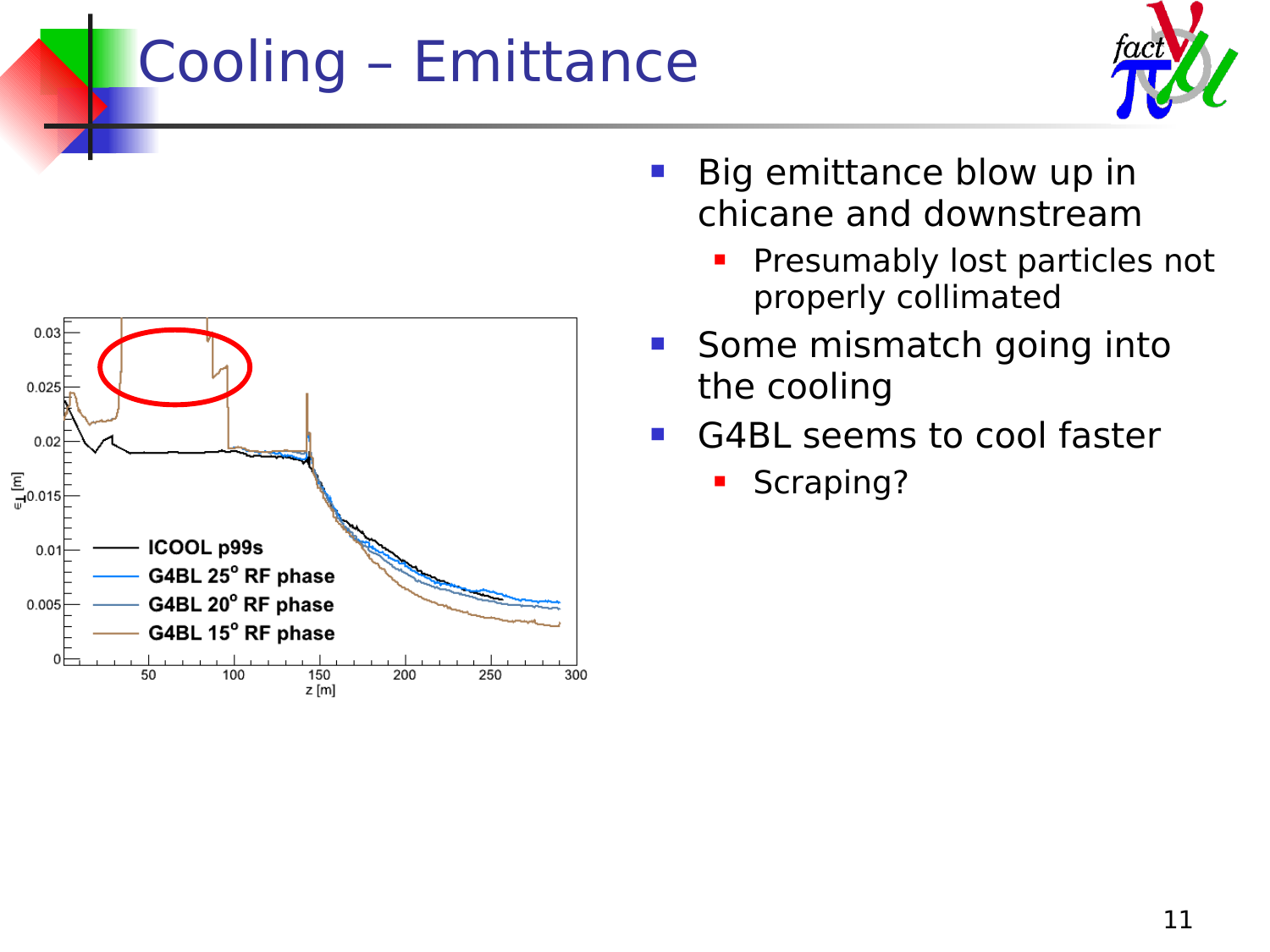# Cooling - Capture Performance





- Usual (ecalc9f 2.09) cuts:
	- 100 MeV/c < Pz < 300 MeV/c
	- $A_{trans} < 30$  mm
	- $A<sub>long</sub> < 150$  mm
- 20 degree phase does best
- **15 degree phase** undershoots on momentum and falls out of momentum acceptance
- 25 degree phase overshoots on momentum and fails to cool